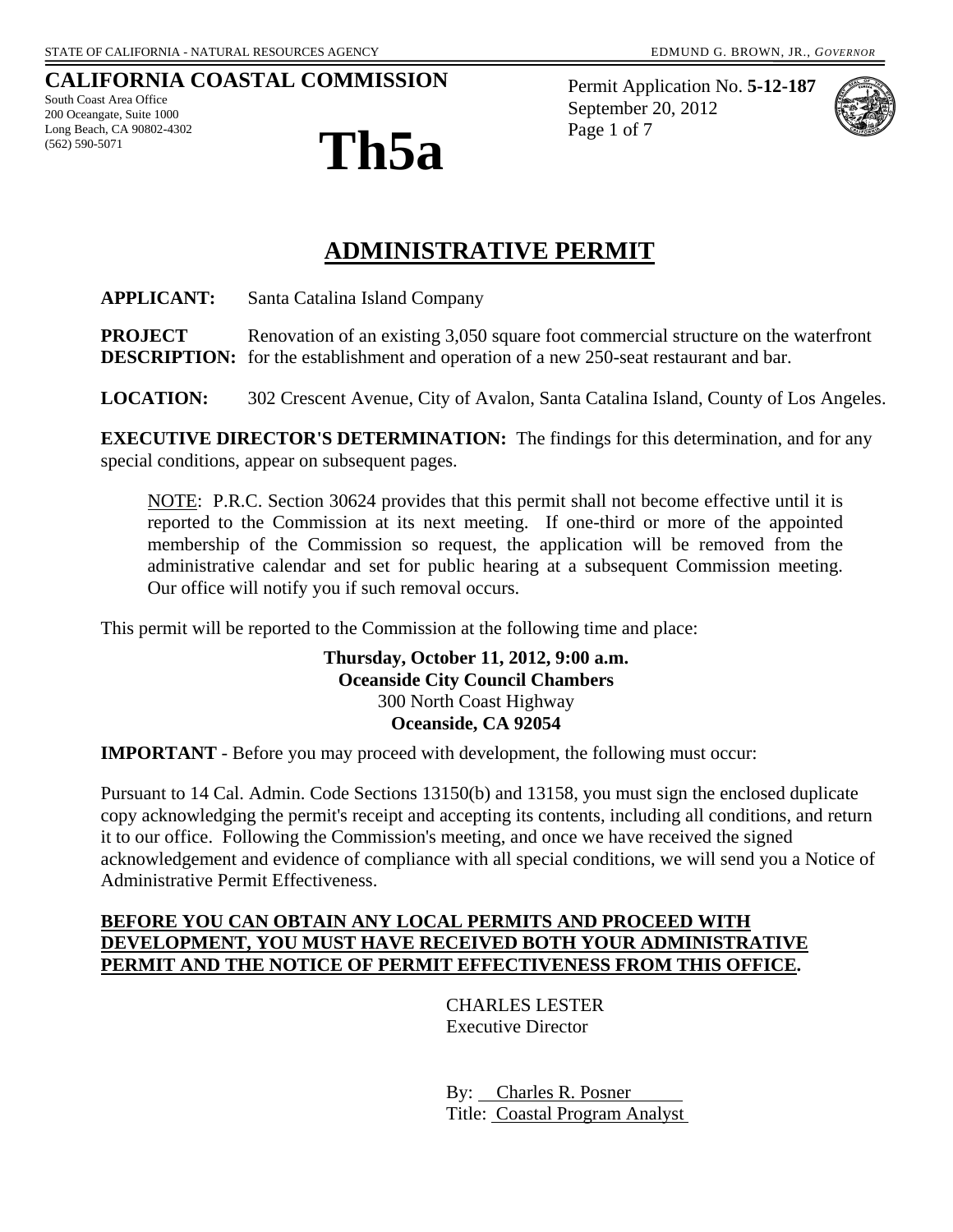# **SPECIAL CONDITIONS:** See Page Five.

# **EXECUTIVE DIRECTOR'S DETERMINATION (continued):**

The Executive Director hereby determines that the proposed development is a category of development which, pursuant to PRC Section 30624, qualifies for approval by the Executive Director through the issuance of an Administrative Permit. Subject to Standard and Special Conditions as attached, said development is in conformity with the provisions of Chapter 3 of the Coastal Act of 1976 and will not have any significant impacts on the environment within the meaning of the California Environmental Quality Act. If located between the nearest public road and the sea, this development is in conformity with the public access and public recreation policies of Chapter 3.

# **FINDINGS FOR EXECUTIVE DIRECTOR'S DETERMINATION:**

#### **A. Project Description**

The proposed project is the renovation of an existing 3,050 square foot commercial structure on the Avalon waterfront for the establishment and operation of a new 250-seat restaurant and bar.



Pleasure Pier and waterfront, Avalon, CA (2012) Copyright © 2012 Microsoft Corp.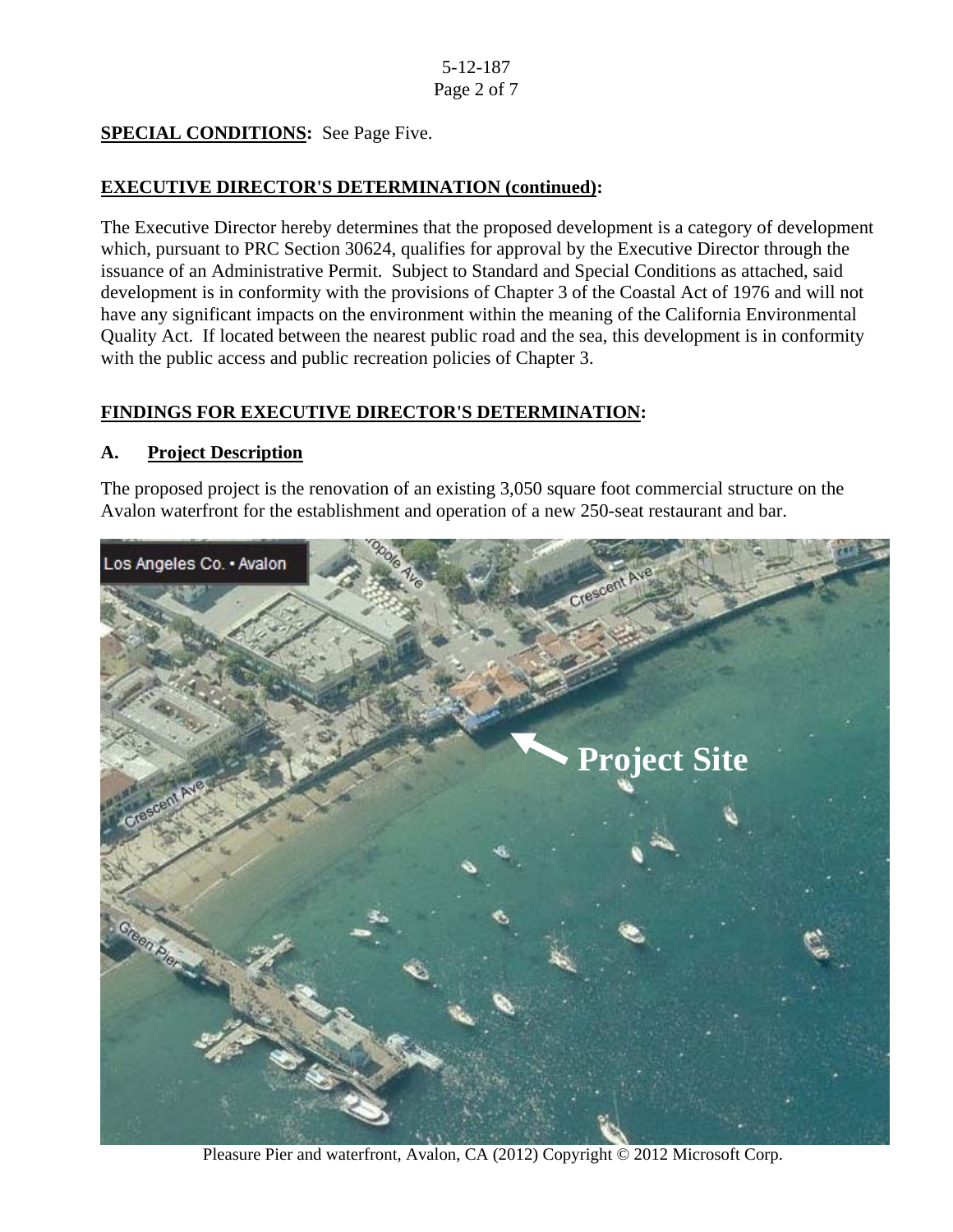#### 5-12-187 Page 3 of 7

The proposed project will convert two existing restaurant spaces in the structure into one new restaurant space (See Exhibits). The building footprint is not being changed. No additional floor area is being added. The City of Avalon Planning Commission approved the proposed project on August 22, 2012, finding that the building's occupancy will be substantially the same (Site Plan/Conditional Use Permit Case No. PC#2490). The zoning for the project site is Resort/Recreational.

About half of the commercial structure overhangs Avalon Bay and is supported by timber piles. The building straddles the high tide line and the jurisdictional line between the Commission's retained jurisdiction and the City's Local Coastal Program (LCP) permit jurisdiction. The City and the applicant have both requested that the Commission process one coastal development permit for the entire project (i.e., the City has agreed to concede its coastal development permit jurisdiction in this case to the Commission).

The proposed project includes the renovation of the interior and exterior of the existing 3,050 square foot commercial structure. The existing clay tile roof will be removed (along with the center cupola and turrets) and replaced with a standing seam metal roof, thus altering the building's roofline and lowering overall height of the top of roof from 28 to 23 feet (Exhibit #3). The buildings exterior stucco will be replaced with horizontal lap siding. The existing outdoor patio will also be renovated but not expanded. A trellis/shade structure is proposed to be added over the patio, and a new outdoor fire pit will be installed if approved by the City Fire Department. The safety railings on the building's waterside will be brought up to code using the existing pilasters with new cables. The proposed repair of the vertical concrete seawall under the structure is a separate project that is the subject of Coastal Development Permit Application 5-12-188 (Santa Catalina Island Co.).

The structure is not included in the list of "Significant Structures" contained in the City of Avalon certified LCP. The proposed land use (restaurant/bar) is a visitor-serving use, which is an allowable use on City Tidelands. The approval of the permit includes special conditions to reduce the potential for adverse impacts on the water quality of Avalon Bay. The proposed restaurant renovation project does not: a) obstruct a significant view to or along the coast; b) adversely impact public access to and use of the water; c) adversely impact public recreational use of a public park or beach; or d) otherwise adversely affect coastal resources. Therefore, the proposed development is in conformity with the public access and public recreation policies of Chapter 3 of the Coastal Act.

# **B. Water Quality**

The proposed work will be occurring in a location where there is a potential for a discharge of polluted runoff from the project site into coastal waters. The storage or placement of construction material, debris, or waste in a location where it could be carried into coastal waters would result in an adverse effect on the marine environment. To reduce the potential for construction and post-construction related impacts on water quality, the Executive Director imposes special conditions requiring, but not limited to, the appropriate storage and handling of construction equipment and materials to minimize the potential of pollutants to enter coastal waters. As conditioned, the Executive Director determines that the development conforms with Sections 30230 and 30231 of the Coastal Act.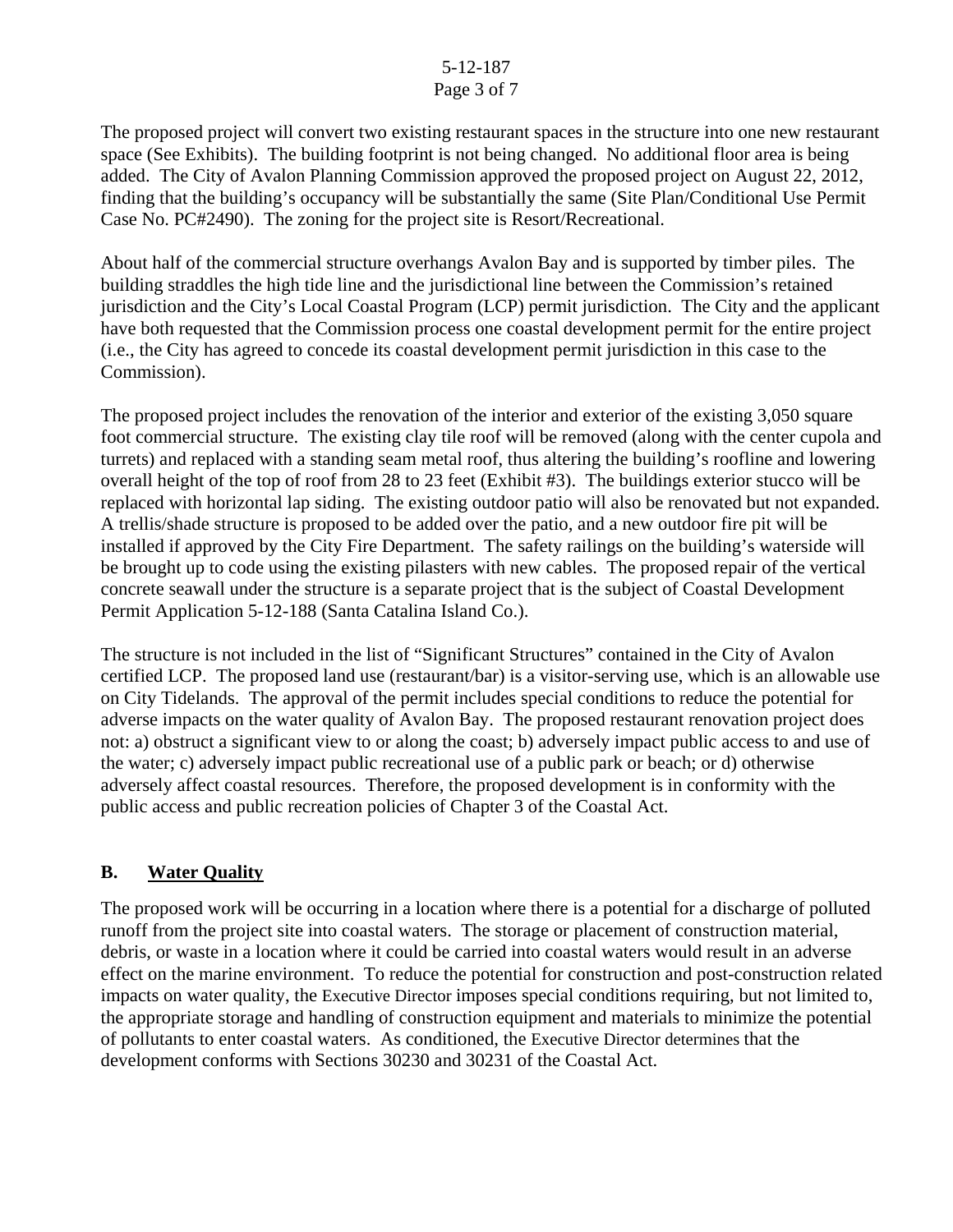## **C. Public Access and Recreation**

The proposed development will not have any new adverse impact on public access to the coast or to nearby recreational facilities. Thus, as conditioned, the Executive Director determines that the proposed development conforms with Sections 30210 through 30214, Sections 30220 through 30224, and 30252 of the Coastal Act.

# **D. Local Coastal Program**

A coastal development permit is required from the Commission for the proposed development because it is located within the Commission's area of original jurisdiction. The Commission's standard of review for the proposed development in the area of original jurisdiction is the Chapter 3 policies of the Coastal Act. The City of Avalon certified LCP, and the public access and public recreation policies of Chapter 3, is the standard of review for the proposed development in the area inland of the high tide line. The Commission certified the City of Avalon LCP on May 21, 1981. As conditioned, the Executive Director determines that the proposed development is consistent with Chapter 3 of the Coastal Act and with the certified LCP for the area.

# **E. California Environmental Quality Act (CEQA)**

As conditioned, there are no feasible alternatives or feasible mitigation measures available which would substantially lessen any significant adverse effect which the activity may have on the environment. Therefore, the Executive Director determines that the proposed project, as conditioned to mitigate the identified impacts, is the least environmentally damaging feasible alternative and can be found consistent with the requirements of the Coastal Act to conform to CEQA.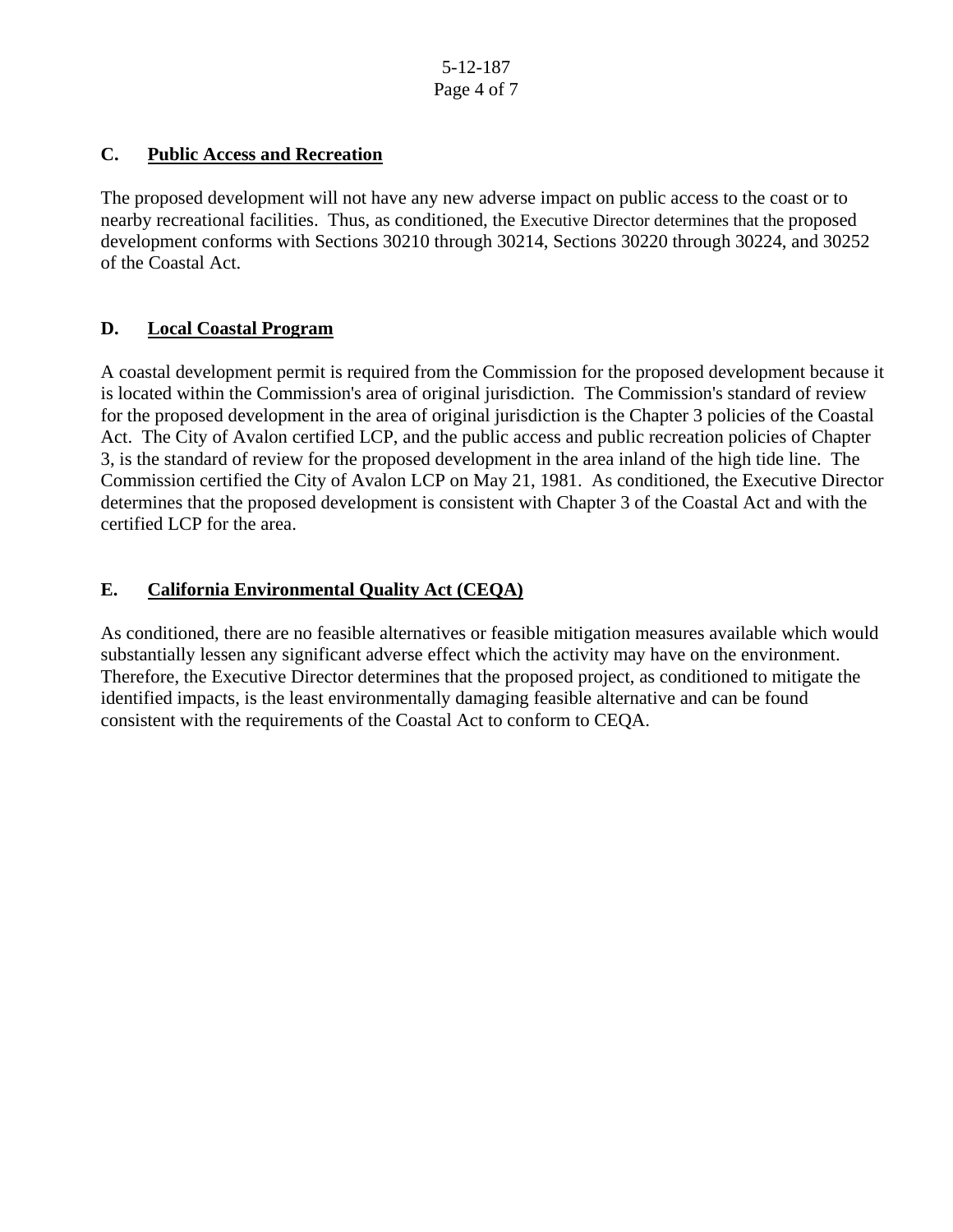# 5-12-187 Page 5 of 7

#### **SPECIAL CONDITIONS:**

- **1. Approved Development Permit Compliance.** All development must occur in strict compliance with the proposal as set forth in the application for the permit, subject to the special conditions of this permit. Any proposed change or deviation from the approved plans shall be submitted to the Executive Director to determine whether a permit amendment is necessary pursuant to the requirements of the Coastal Act and the California Code of Regulations. No changes to the approved plans shall occur without a permit amendment unless the Executive Director determines that no permit amendment is required.
- **2. Construction Responsibilities.** By acceptance of this coastal development permit, the permittee agrees that the permitted development shall be conducted in a manner that protects water quality pursuant to the implementation of the following BMPs:
	- A. No construction materials, equipment, debris, or waste shall be placed or stored where it may be subject to wave, wind, or rain erosion or dispersion.
	- B. Any and all construction material shall be removed from the site as soon as possible (within two days of completion of construction) and disposed of at an appropriate location. If the disposal site is located within the coastal zone, a coastal development permit or an amendment to this permit shall be required before disposal can take place.
	- C. All trash generated by construction activities within the project area shall be disposed of at the end of each day, or sooner if possible.
	- D. All grading and excavation areas shall be properly covered and sandbags and/or ditches shall be used to prevent runoff from leaving the site, and measures to control erosion must be implemented at the end of each day's work.
	- E. Washout from concrete trucks shall be disposed of at a controlled location not subject to runoff into coastal waters or onto the beach, and more than fifty feet away from a storm drain, open ditch or surface waters.
	- F. Erosion control/sedimentation Best Management Practices (BMPs) shall be used to control sedimentation impacts to coastal waters during construction. BMPs shall include, but are not limited to: silt fencing and/or sandbags shall be installed between work areas and the water to prevent runoff/sediment transport into the bay.
	- G. All construction equipment and materials shall be stored and managed in a manner to minimize the potential for discharge of pollutants. Any spills of construction equipment fluids or other hazardous materials shall be immediately contained on-site and disposed of in an environmentally safe manner as soon as possible.
	- H. During construction of the proposed project, no runoff, site drainage or dewatering shall be directed from the site into any bay, harbor, street or drainage unless specifically authorized by the California Regional Water Quality Control Board.
	- I. In the event that hydrocarbon-contaminated soils or other toxins or contaminated material are discovered on the site, such matter shall be stockpiled and transported off-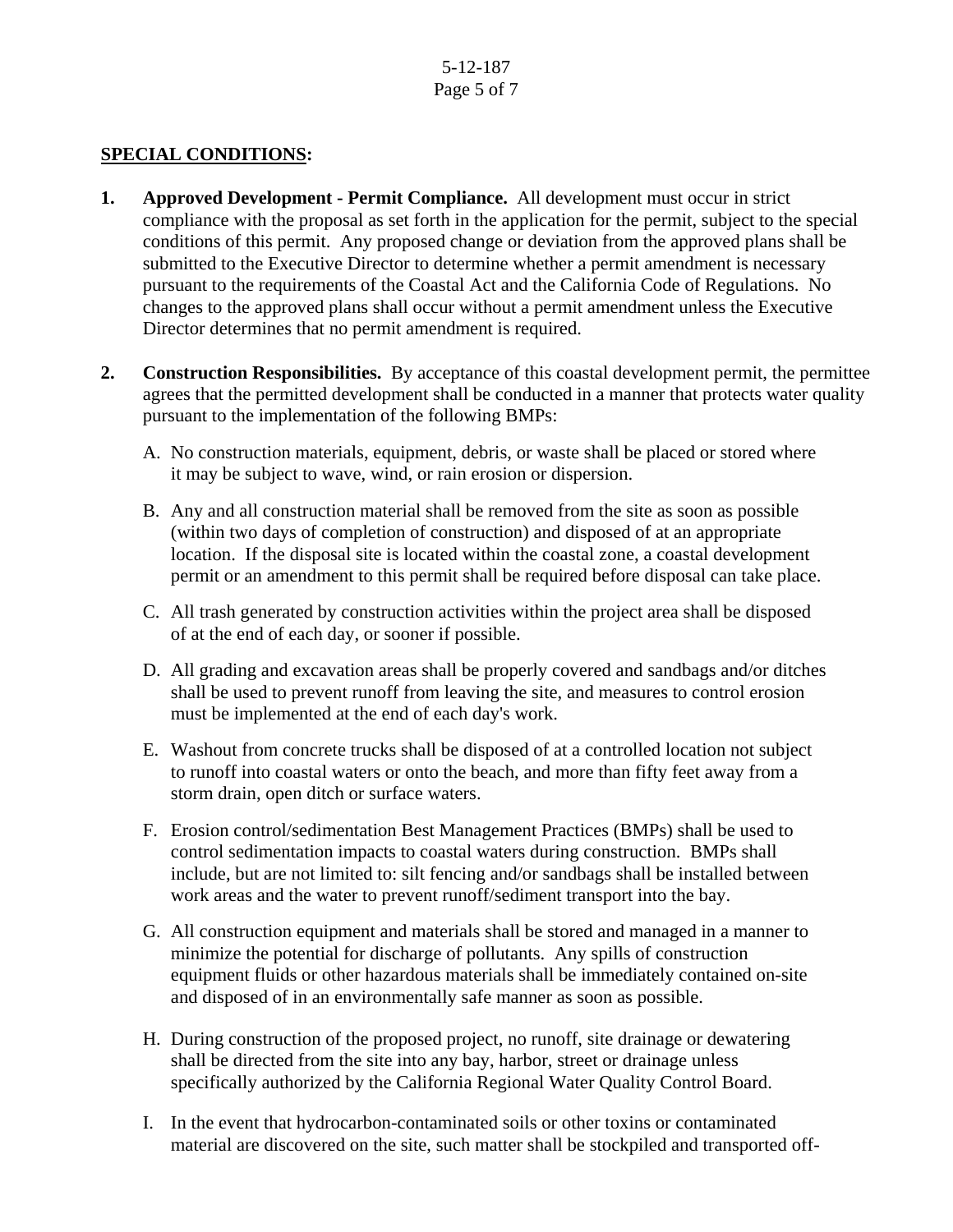#### 5-12-187 Page 6 of 7

site only in accordance with Department of Toxic Substances Control (DTSC) rules and/or Regional Water Quality Control Board (RWQCB) regulations.

The permittee shall undertake the approved development in accordance with this condition.

- **3.** Water Quality. By acceptance of this coastal development permit, the permittee agrees that the permitted development shall be conducted in a manner that protects water quality pursuant to the implementation of the following BMPs:
	- A. The permittee shall, on a weekly basis, sweep the outdoor dining areas and other impervious surfaces to remove sediment and debris. Washing-down of impervious surfaces is prohibited, unless these nuisance flows are diverted through an approved filter and do not contribute any additional pollutants to the runoff.
	- B. The permittee shall use trash and recycling containers that, if they are to be located outside or apart from the principal structure, are fully enclosed and water-tight in order to prevent stormwater contact with waste matter which can be a potential source of bacteria, grease, and other pollutants in runoff.
	- C. Wash down areas for restaurant equipment and accessories shall be designed as follows: i) The area shall be self-contained, equipped with a grease trap or grease interceptor, or other BMP that prevents grease from reaching the sewer system, and properly connected to a sanitary sewer; ii) if the wash area is to be located outdoors, it shall be covered, paved, have primary containment, and be connected to the sanitary sewer; and, iii) the grease trap/interceptor shall be regularly maintained according to manufacturer's specifications to ensure maximum removal efficiencies.

The permittee shall undertake the approved development in accordance with this condition.

- **4. Public Access along the Waterway.** The proposed project shall not interfere with public access and use of the public walkways situated in the vicinity of the project.
- **5. Signs.** Rooftop signs and signs that exceed the height of the structure are prohibited. Freestanding signs are not permitted.
- **6. Assumption of Risk, Waiver of Liability and Indemnity Agreement.** By acceptance of this permit, the permittee acknowledges and agrees (i) that the site may be subject to hazards from waves, storm waves, flooding and erosion; (ii) to assume the risks to the permittee and the property that is the subject of this permit of injury and damage from such hazards in connection with this permitted development; (iii) to unconditionally waive any claim of damage or liability against the Commission, its officers, agents, and employees for injury or damage from such hazards; and (iv) to indemnify and hold harmless the Commission, its officers, agents, and employees with respect to the Executive Director's approval of the project against any and all liability, claims, demands, damages, costs (including costs and fees incurred in defense of such claims), expenses, and amounts paid in settlement arising from any injury or damage due to such hazards.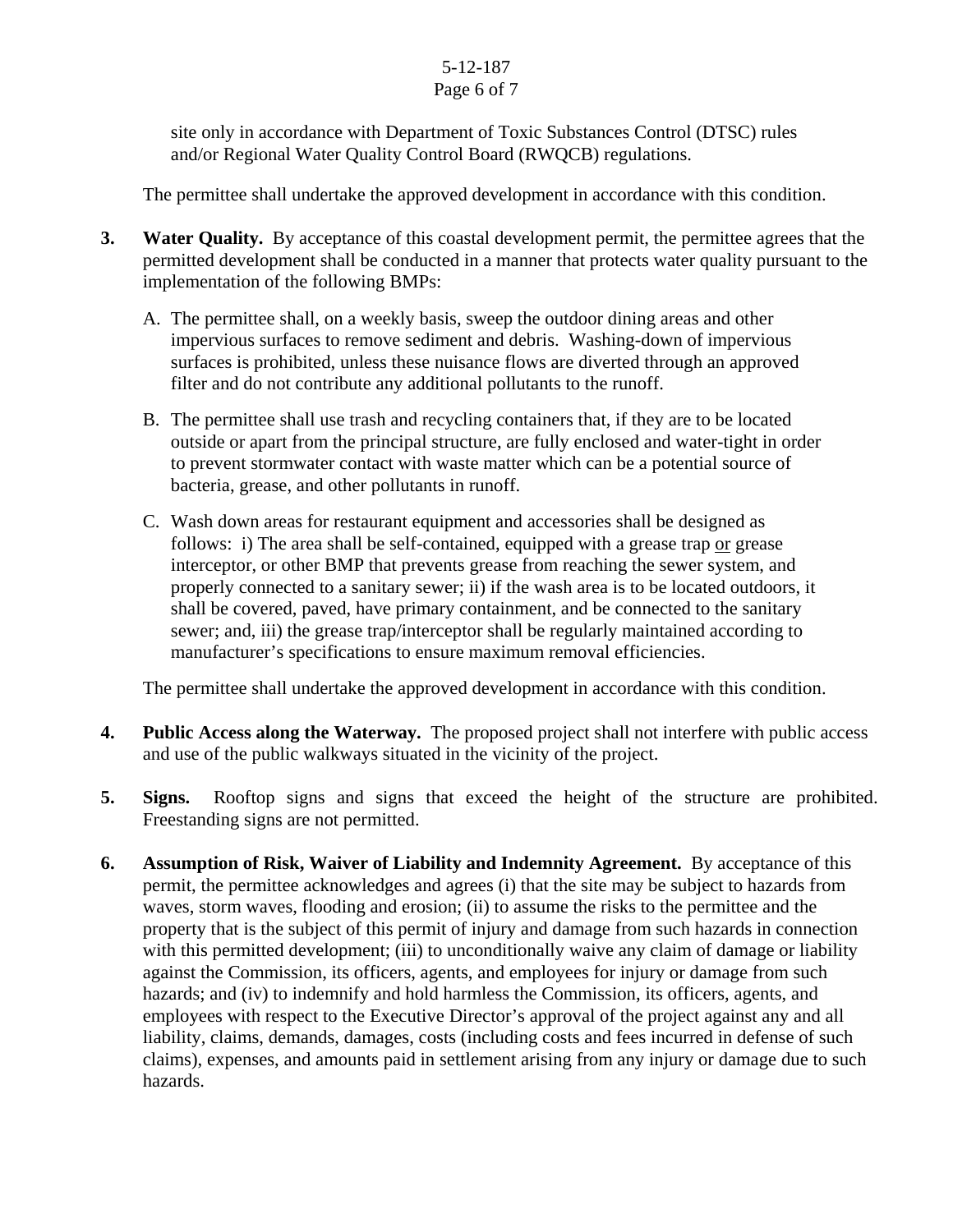## 5-12-187 Page 7 of 7

# **STANDARD CONDITIONS:**

- 1. **Notice of Receipt and Acknowledgment.** The permit is not valid and development shall not commence until a copy of the permit, signed by the permittee or authorized agent, acknowledging receipt of the permit and acceptance of the terms and conditions, is returned to the Commission office.
- 2. **Expiration.** If development has not commenced, the permit will expire two years from the date this permit is reported to the Commission. Development shall be pursued in a diligent manner and completed in a reasonable period of time. Application for extension of the permit must be made prior to the expiration date.
- 3. **Interpretation.** Any questions of intent or interpretation of any term or condition will be resolved by the Executive Director or the Commission.
- 4. **Assignment.** The permit may be assigned to any qualified person, provided assignee files with the Commission an affidavit accepting all terms and conditions of the permit.
- 5. **Terms and Conditions Run with the Land.** These terms and conditions shall be perpetual, and it is the intention of the Commission and the permittee to bind all future owners and possessors of the subject property to the terms and conditions.

## **ACKNOWLEDGMENT OF PERMIT RECEIPT/ACCEPTANCE OF CONTENTS:**

\_\_\_\_\_\_\_\_\_\_\_\_\_\_\_\_\_\_\_\_\_\_\_\_\_\_\_\_ \_\_\_\_\_\_\_\_\_\_\_\_\_\_\_\_\_\_\_\_\_\_

I/We acknowledge that I/we have received a copy of this permit and have accepted its contents including all conditions.

Applicant's Signature Date of Signing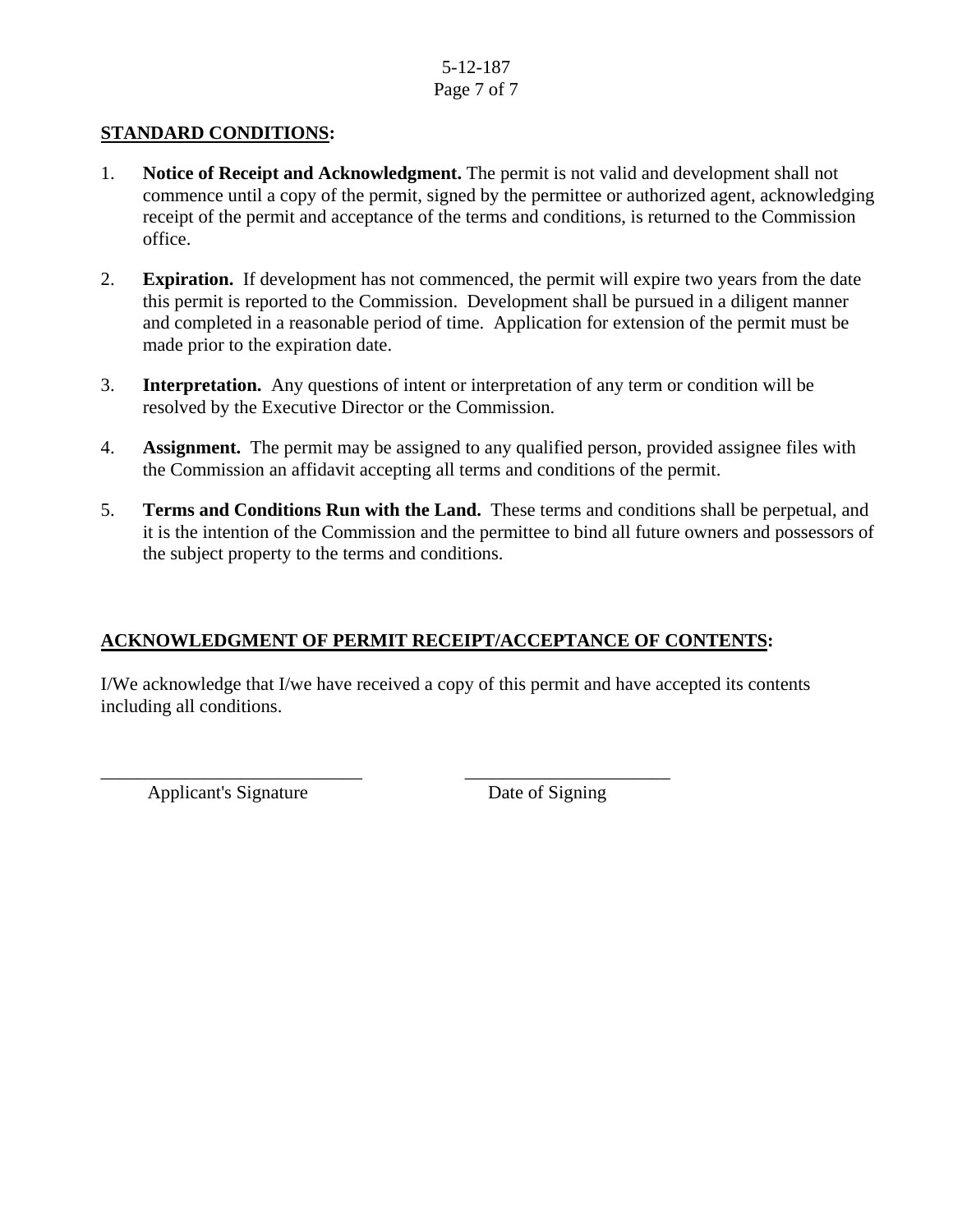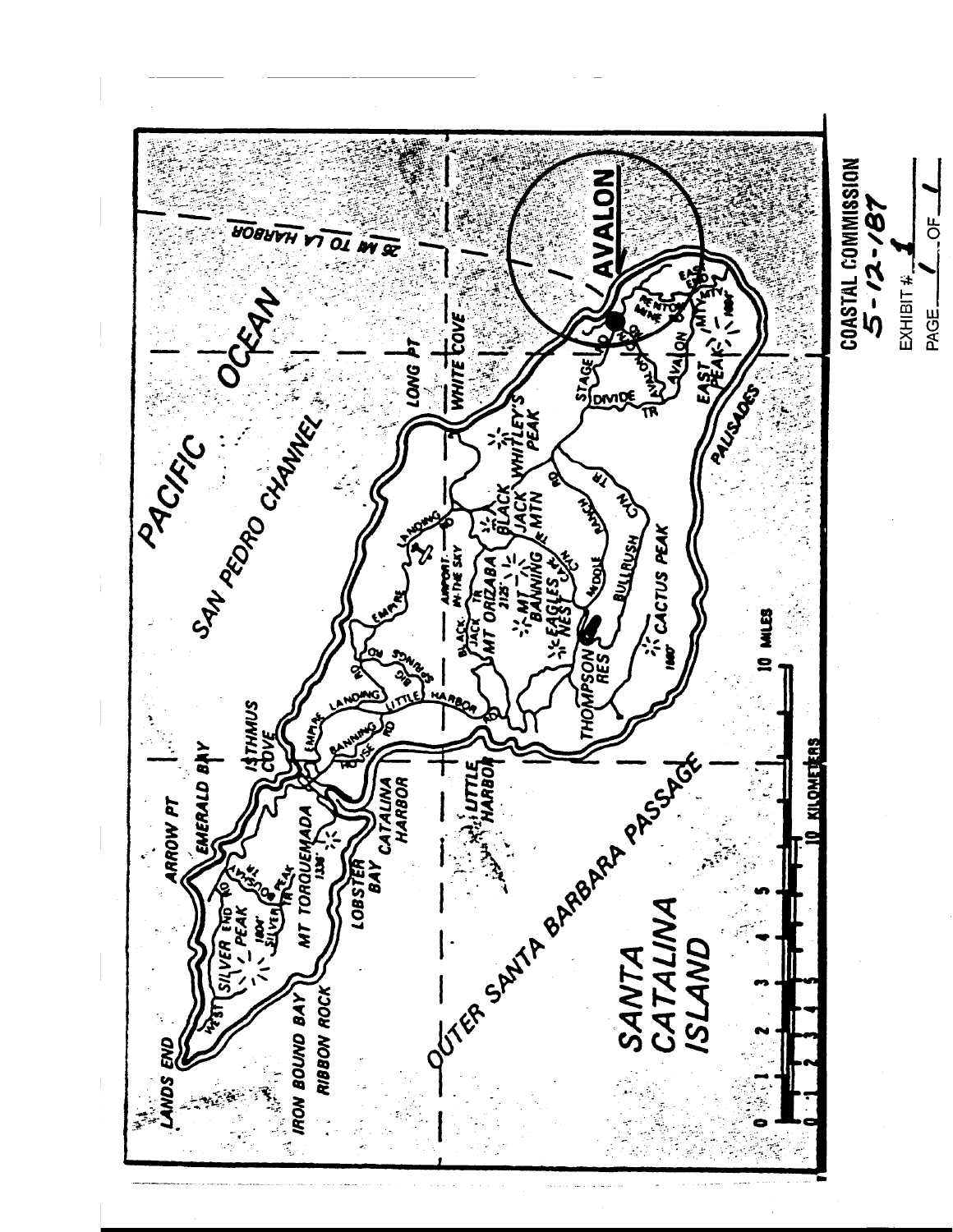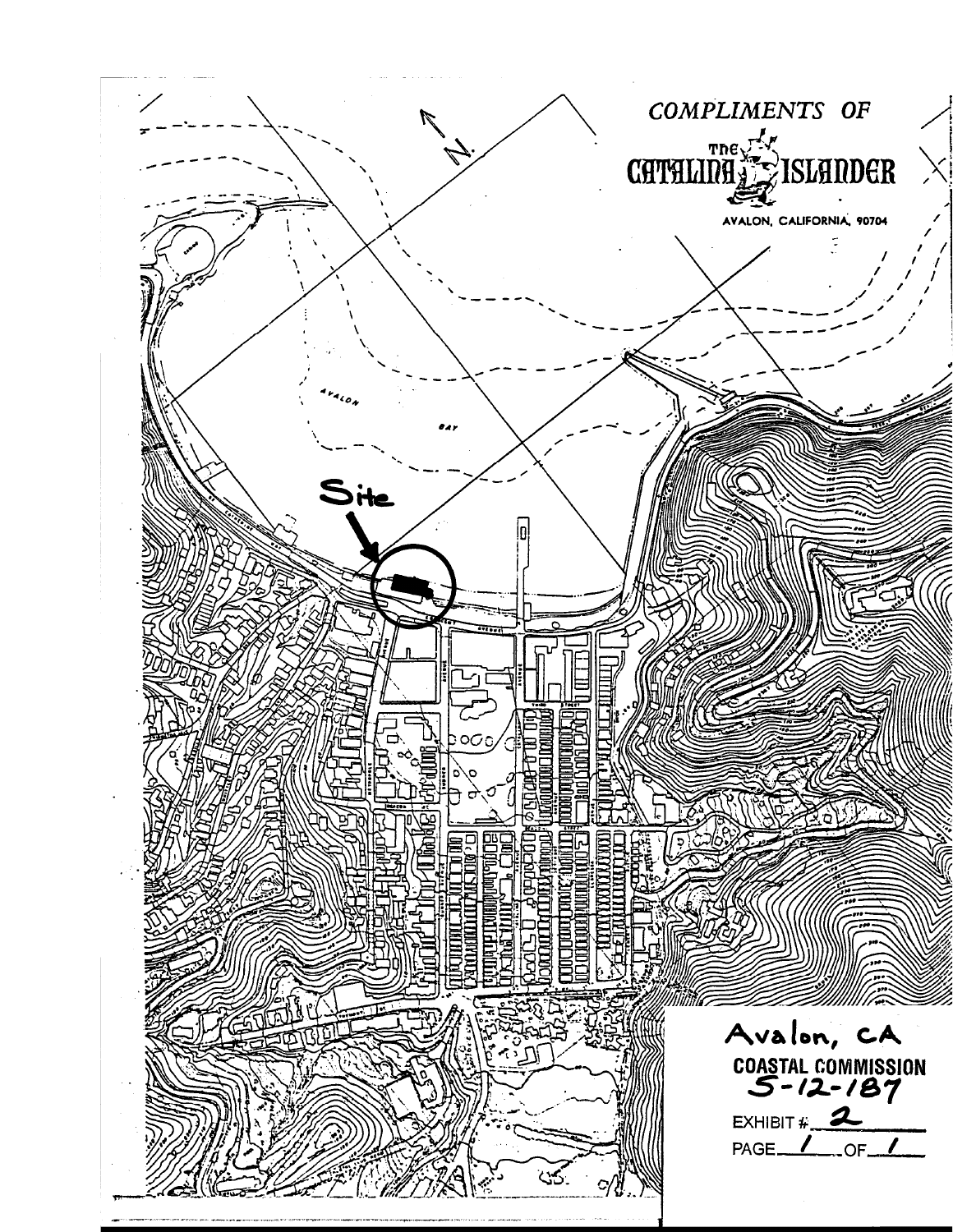